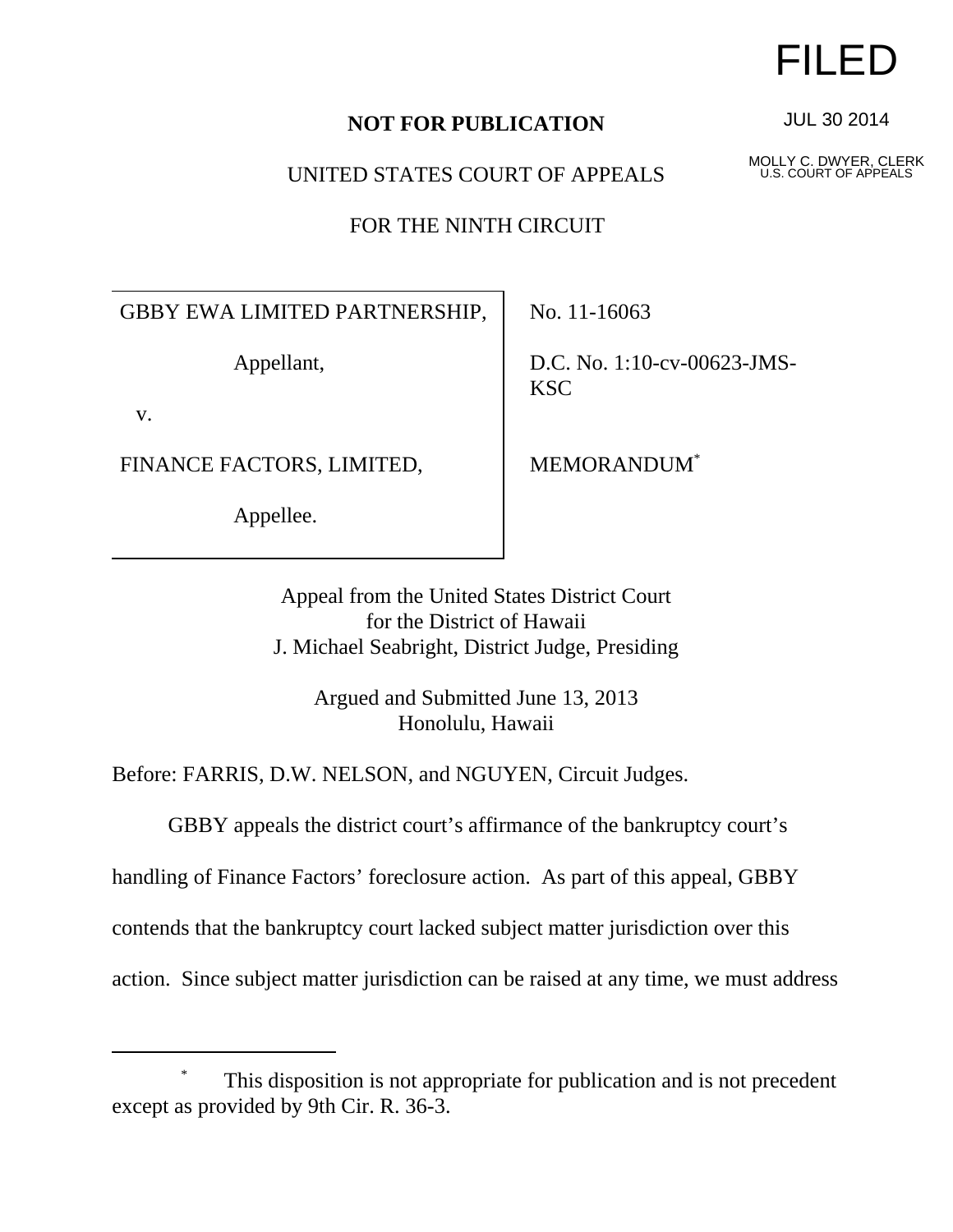GBBY's eleventh-hour argument. *See Sebelius v. Auburn Reg'l Med. Ctr.*, 133 S. Ct. 817, 824 (2013).

This action was triggered by Summit Creditors' Trust's action in the bankruptcy court, which was brought, in part, to enforce a settlement agreement approved by the bankruptcy court in connection with its dismissal of an earlier bankruptcy proceeding. The Stipulation and Order approving the agreement and dismissing the action incorporated the settlement agreement by reference. This was sufficient to give the bankruptcy court ancillary jurisdiction over Summit Creditors' action. *See Kokkonen v. Guardian Life Ins. Co. of Am.*, 511 U.S. 375, 381 (1994). Since the bankruptcy court had ancillary jurisdiction over Summit Creditors' action, it also had ancillary jurisdiction over Finance Factors' action as a "factually interdependent" claim. *See id.* at 379–80. Therefore, we have subject matter jurisdiction pursuant to 28 U.S.C. § 158(d)(1).

GBBY also argues that the bankruptcy court lacked authority to decide this case in light of the Supreme Court's decision in *Stern v. Marshall*, 131 S. Ct. 2594 (2011). However, unlike subject matter jurisdiction, the guarantee of an Article III hearing is "subject to waiver" because the right "protect[s] primarily personal, rather than structural, interests." *Commodity Futures Trading Comm'n v. Schor*, 478 U.S. 833, 848 (1986). When "the allocation of authority between bankruptcy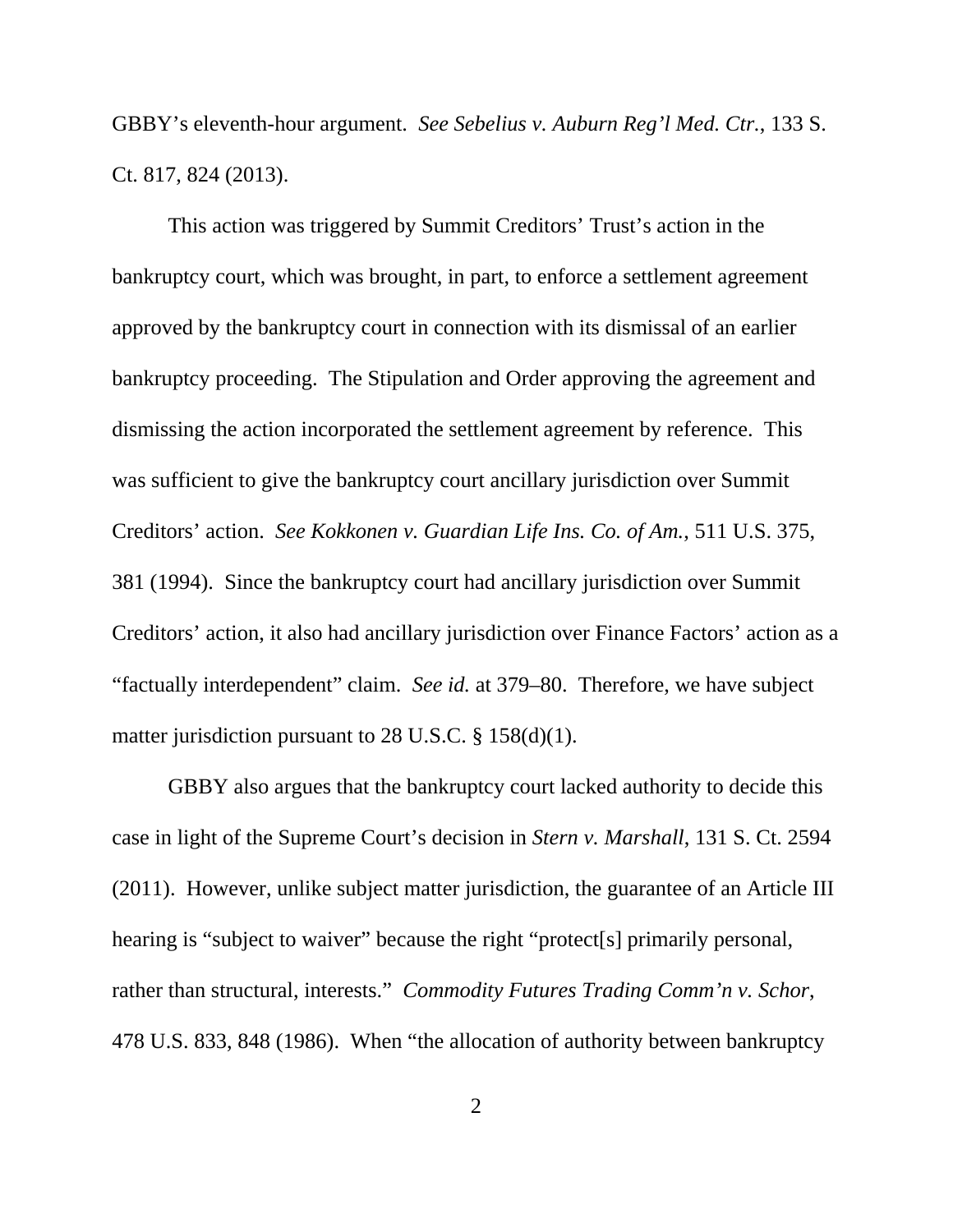courts and district courts" is in question, the issue of consent is dispositive. *See Exec. Benefits Ins. Agency, Inc. v. Arkison (In re Bellingham Ins. Agency, Inc.)*, 702 F.3d 553, 567 & n.9 (9th Cir. 2012) ("The only question, then, is whether EBIA did in fact consent to the bankruptcy court's jurisdiction."), *aff'd*, 134 S. Ct. 2165 (2014). Since GBBY consented to the bankruptcy court's authority to enter final orders or judgment, there was no constitutional infirmity in the bankruptcy court entertaining this action. *See id.* 

GBBY's final two arguments pertain to the bankruptcy court's calculation of interest following its foreclosure judgment. First, this judgment was not a "money judgment" as defined by 28 U.S.C. § 1961. "A money judgment is one which adjudges the payment of a sum of money," *U.S. Fid. & Guar. Co. v. Ft. Misery Highway Dist.*, 22 F.2d 369, 372 (9th Cir. 1927), on which a party can collect by obtaining a writ of execution. *See Hilao v. Estate of Marcos*, 95 F.3d 848, 854 (9th Cir. 1996). Under Hawaii law, foreclosure process entails two final, appealable orders: (1) a decree of foreclosure and (2) a deficiency judgment, if a deficiency exists following the foreclosure sale. *See City Bank v. Abad*, 105 P.3d 1212, 1219 (Haw. Ct. App. 2005). Only the latter is a money judgment. Although a foreclosure decree may or may not determine what a mortgagee is entitled to collect from a foreclosure sale, it "[does] not direct the payment of money and